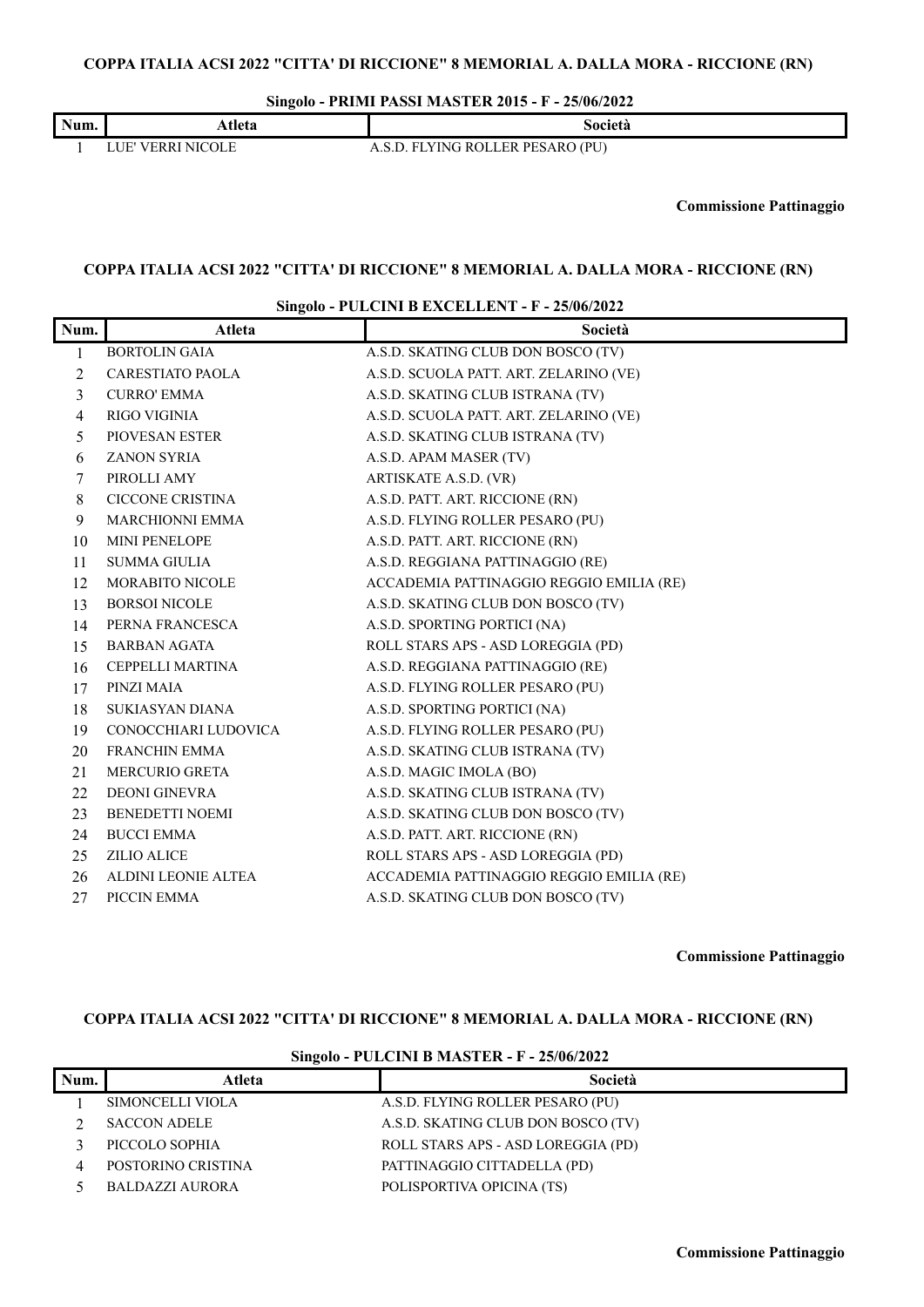# **COPPA ITALIA ACSI 2022 "CITTA' DI RICCIONE" 8 MEMORIAL A. DALLA MORA - RICCIONE (RN)**

**Singolo - PULCINI B MASTER - F - 25/06/2022**

| Num. | -<br>∖tleta                           | Società                                                 |
|------|---------------------------------------|---------------------------------------------------------|
|      | <b>MARIA</b><br>: A R A<br>Dr<br>،סטר | - ASD LOREGGIA (PD)<br>` APS - .<br>R∩I<br><b>STARS</b> |

**Commissione Pattinaggio**

### **COPPA ITALIA ACSI 2022 "CITTA' DI RICCIONE" 8 MEMORIAL A. DALLA MORA - RICCIONE (RN)**

**Singolo - PRINCIPIANTI A EXCELLENT - M - 25/06/2022**

| Num. | ⊾tleta                              | Societa                                                |
|------|-------------------------------------|--------------------------------------------------------|
|      | <b>TORIC</b><br>ו חרו<br>$\sqrt{1}$ | $A$ (PD)<br>`CITTADEL.<br>GGIO<br>$PAT^{\tau}$<br>'INI |

**Commissione Pattinaggio**

## **COPPA ITALIA ACSI 2022 "CITTA' DI RICCIONE" 8 MEMORIAL A. DALLA MORA - RICCIONE (RN)**

**Singolo - PRINCIPIANTI A COMPETITIVE - F - 25/06/2022**

| Num. | Atleta                  | Società                            |
|------|-------------------------|------------------------------------|
|      | TOMASELLO SAMIA         | ROLL STARS APS - ASD LOREGGIA (PD) |
|      | <b>SBARRINI GEMMA</b>   | ROLLER FLY ACADEMY A.S.D. (VT)     |
|      | <b>MARCONATO GIULIA</b> | ROLL STARS APS - ASD LOREGGIA (PD) |
|      | MELLA LAURA             | PATTINAGGIO CITTADELLA (PD)        |
|      | <b>TRENTO LARIA</b>     | ROLL STARS APS - ASD LOREGGIA (PD) |

**Commissione Pattinaggio**

#### **COPPA ITALIA ACSI 2022 "CITTA' DI RICCIONE" 8 MEMORIAL A. DALLA MORA - RICCIONE (RN)**

| Singolo - FANTASTIC GR. 1 - F - 25/06/2022 |
|--------------------------------------------|
|--------------------------------------------|

| Num. | Atleta                   | Società                          |
|------|--------------------------|----------------------------------|
|      | PAGNOTTA AURORA          | A.S.D. PATT. ART. RICCIONE (RN)  |
|      | FICOSECCO GIULIA         | A.S.D. SKATING CLUB JESI (AN)    |
|      | <b>GASPARINI CELESTE</b> | PATTINAGGIO CITTADELLA (PD)      |
|      | <b>ASCIONE LUDOVICA</b>  | A.S.D. REGGIANA PATTINAGGIO (RE) |
|      | DELLA MARTIRE GIULIA     | A.S.D. PATT. ART. RICCIONE (RN)  |
|      |                          |                                  |

**Commissione Pattinaggio**

#### **COPPA ITALIA ACSI 2022 "CITTA' DI RICCIONE" 8 MEMORIAL A. DALLA MORA - RICCIONE (RN)**

| Singolo - FANTASTIC GR. 2 - F - 25/06/2022 |                 |                             |
|--------------------------------------------|-----------------|-----------------------------|
| Num.                                       | Atleta          | Società                     |
|                                            | FRANCINI GIULIA | PATTINAGGIO CITTADELLA (PD) |
|                                            | PIANGES EVA     | A.S.D. S.P.R.E.E. (CT)      |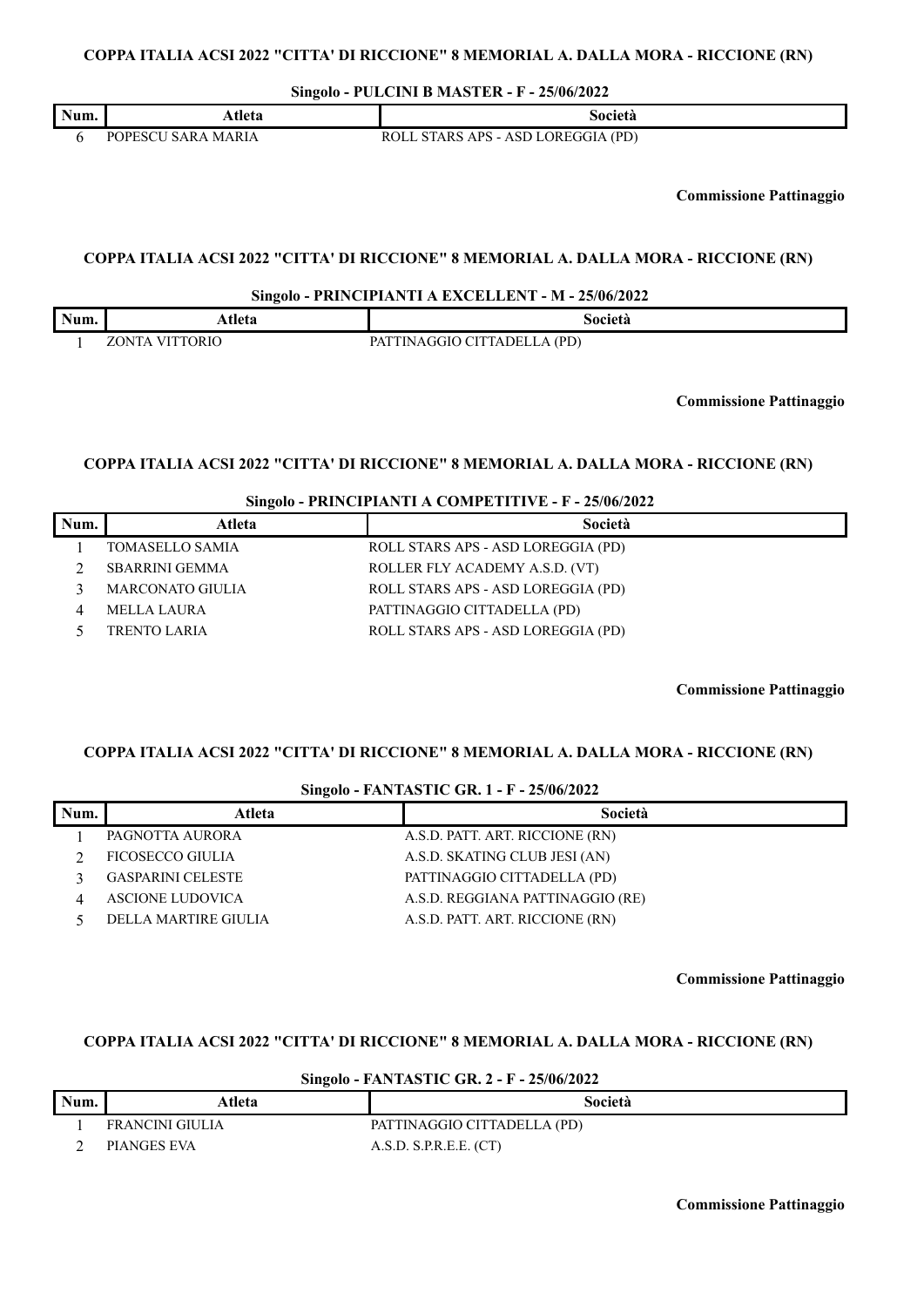# **COPPA ITALIA ACSI 2022 "CITTA' DI RICCIONE" 8 MEMORIAL A. DALLA MORA - RICCIONE (RN)**

**Singolo - PULCINI B CLASSIC - M - 25/06/2022**

| Num. | Atleta               | Società                     |  |
|------|----------------------|-----------------------------|--|
|      | MARTINI EDOARDO      | <b>SKATING ONE ASD (TV)</b> |  |
|      | CRISTOFOLETTI MATTIA | SKATING ONE ASD (TV)        |  |

**Commissione Pattinaggio**

### **COPPA ITALIA ACSI 2022 "CITTA' DI RICCIONE" 8 MEMORIAL A. DALLA MORA - RICCIONE (RN)**

#### **Singolo - PULCINI B CLASSIC - F - 25/06/2022**

| Num. | Atleta                       | Società                                |
|------|------------------------------|----------------------------------------|
| 1    | <b>LAZAR IRENE</b>           | ROLL STARS APS - ASD LOREGGIA (PD)     |
| 2    | <b>SERAFINELLI ANITA</b>     | ROLLER FLY ACADEMY A.S.D. (VT)         |
| 3    | <b>ZECCHIN RACHELE</b>       | ROLL STARS APS - ASD LOREGGIA (PD)     |
| 4    | DIONISI ILARIA               | ROLLER FLY ACADEMY A.S.D. (VT)         |
| 5    | <b>GHION GINEVRA</b>         | ROLL STARS APS - ASD LOREGGIA (PD)     |
| 6    | <b>MAGNANI ANITA</b>         | A.S.D. SKATING IL GABBIANO (FC)        |
| 7    | <b>SCARPI ANGELA</b>         | A.S.D. PATT. ART. DOLO (VE)            |
| 8    | <b>MARCHETTI ANNA</b>        | ARTISKATE A.S.D. (VR)                  |
| 9    | <b>CARDINALI VIOLA</b>       | A.S.D. FLYING ROLLER PESARO (PU)       |
| 10   | <b>VELE YAEMA</b>            | A.S.D. SKATING IL GABBIANO (FC)        |
| 11   | <b>GEMIN FOFFANO MATILDE</b> | <b>SKATING ONE ASD (TV)</b>            |
| 12   | <b>BEVILACQUA GINEVRA</b>    | ROLL STARS APS - ASD LOREGGIA (PD)     |
| 13   | <b>MARCONI AURORA</b>        | A.S.D. SKATING IL GABBIANO (FC)        |
| 14   | PETITO ELISABETH             | SKATING TEAM CORREZZOLA (PD)           |
| 15   | <b>MARTINI GINEVRA</b>       | <b>SKATING ONE ASD (TV)</b>            |
| 16   | ANDREETTA VIOLA              | SKATING TEAM CORREZZOLA (PD)           |
| 17   | <b>STELLA TERESA</b>         | ROLL STARS APS - ASD LOREGGIA (PD)     |
| 18   | <b>DOROFTEI REBECCA</b>      | ROLLER FLY ACADEMY A.S.D. (VT)         |
| 19   | PAVAN ANGELICA               | ROLL STARS APS - ASD LOREGGIA (PD)     |
| 20   | <b>MANCINI FLAVIA</b>        | ROLLER FLY ACADEMY A.S.D. (VT)         |
| 21   | <b>BAROCCO ANNALISA</b>      | A.S.D. SCUOLA PATT. ART. ZELARINO (VE) |
| 22   | <b>ROSSI CHIARA</b>          | ROLLER FLY ACADEMY A.S.D. (VT)         |
| 23   | <b>GRIGOLETTO SOFIA</b>      | ARTISKATE A.S.D. (VR)                  |
| 24   | <b>FESTA ANNA</b>            | A.S.D. SKATING CLUB DON BOSCO (TV)     |

**Commissione Pattinaggio**

# **COPPA ITALIA ACSI 2022 "CITTA' DI RICCIONE" 8 MEMORIAL A. DALLA MORA - RICCIONE (RN)**

#### **Singolo - PRINCIPIANTI A EXCELLENT - F - 25/06/2022**

| Num. | Atleta                   | Società                            |
|------|--------------------------|------------------------------------|
|      | ZANATTA ARIANNA          | A.S.D. SKATING CLUB ISTRANA (TV)   |
|      | <b>DAMIANI FRANCESCA</b> | A.S.D. SKATING CLUB JESI (AN)      |
|      | <b>MAGNANI ISABEL</b>    | A.S.D. SKATING IL GABBIANO (FC)    |
|      | <b>CAMPAGNARO SOFIA</b>  | PATTINAGGIO CITTADELLA (PD)        |
|      | <b>LEBRAN BEATRICE</b>   | ROLL STARS APS - ASD LOREGGIA (PD) |
| h    | PERISANO GIORGIA         | A.S.D. SPORTING PORTICI (NA)       |
|      | VALENTINI AURORA         | ROLL STARS APS - ASD LOREGGIA (PD) |